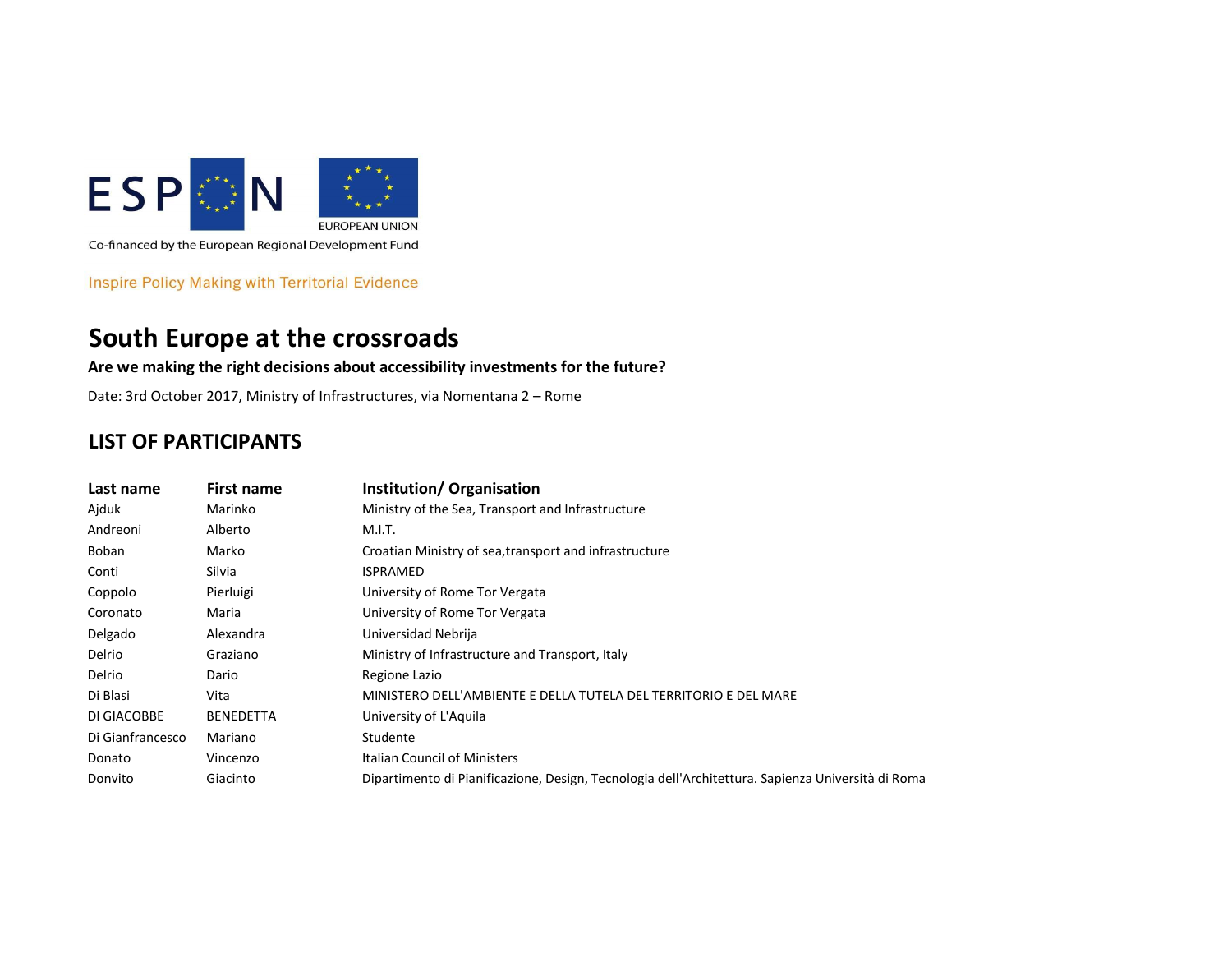| Last name     | <b>First name</b> | Institution/Organisation                                                               |
|---------------|-------------------|----------------------------------------------------------------------------------------|
| D'Orazio      | Angela            | University of Rome Tor Vergata                                                         |
| Ferrante      | Andrea            | Ministry of Infrastructure and Transport, Italy                                        |
| <b>FOKA</b>   | <b>ATHINA</b>     | Executive NSRF Structure for the Ministry of Maritime Affairs & Insular Policy, Greece |
| Frencia       | Chiara            | $Inova+$                                                                               |
| Gaggi         | Silvia            | <b>ISINNOVA</b>                                                                        |
| Galletta      | Paolo             | Agenzia per la Coesione Territoriale                                                   |
| Galzignato    | <b>Barbara</b>    | Università luav di Venzia                                                              |
| Gargiulo      | Paola             | Camera dei deputati                                                                    |
| Ghyselen      | Rob               | Flanders Government - Department of Environment and Spatial Development                |
| Hartl         | Pavol             | Minstry of Transport and Construction of Slovak Republic                               |
| lachetti      | Cecilia           | Studente                                                                               |
| lotzov        | Vassilen          | <b>ESPON EGTC</b>                                                                      |
| Idane         | Maria Teresa      |                                                                                        |
| la vecchia    | filippo           | agenzia coesione territoriale                                                          |
| Lekakou       | Maria             | University of the Aegean                                                               |
| Lijnen        | Pieter-Jan        | Department of Environment & Spatial Development                                        |
| Ludovika Agro | Maria             | Italian Agency of Cohesion                                                             |
| Marini        | Luigi             | Min. Infrast. Transport                                                                |
| <b>MEILAK</b> | <b>LUCIENNE</b>   | Ministry for Transport, Infrastructure and Capital Projects                            |
| Musolino      | Pino              | Aut. Portuale Venezia                                                                  |
| Odone         | Cecilia           | Legal Consultant                                                                       |
| Pace          | Giuseppe          | <b>Italian National Research Council</b>                                               |
| Panagopoulos  | Dimitrios         | Executive NSRF Structure for the Ministry of Maritime Affairs & Insular Policy, Greece |
| Piazza        | Zaira             | M.I.T.                                                                                 |
| Pigliucci     | Michele           | Università di Roma "Tor Vergata"                                                       |
| Pinna         | Pietro            | Link Campus University                                                                 |
| precali       | rossana           | Regione autonoma Friuli Venezia Giulia                                                 |
| Raugze        | Ilona             | <b>ESPON EGTC Director</b>                                                             |
| Revedin       | Antonio           |                                                                                        |